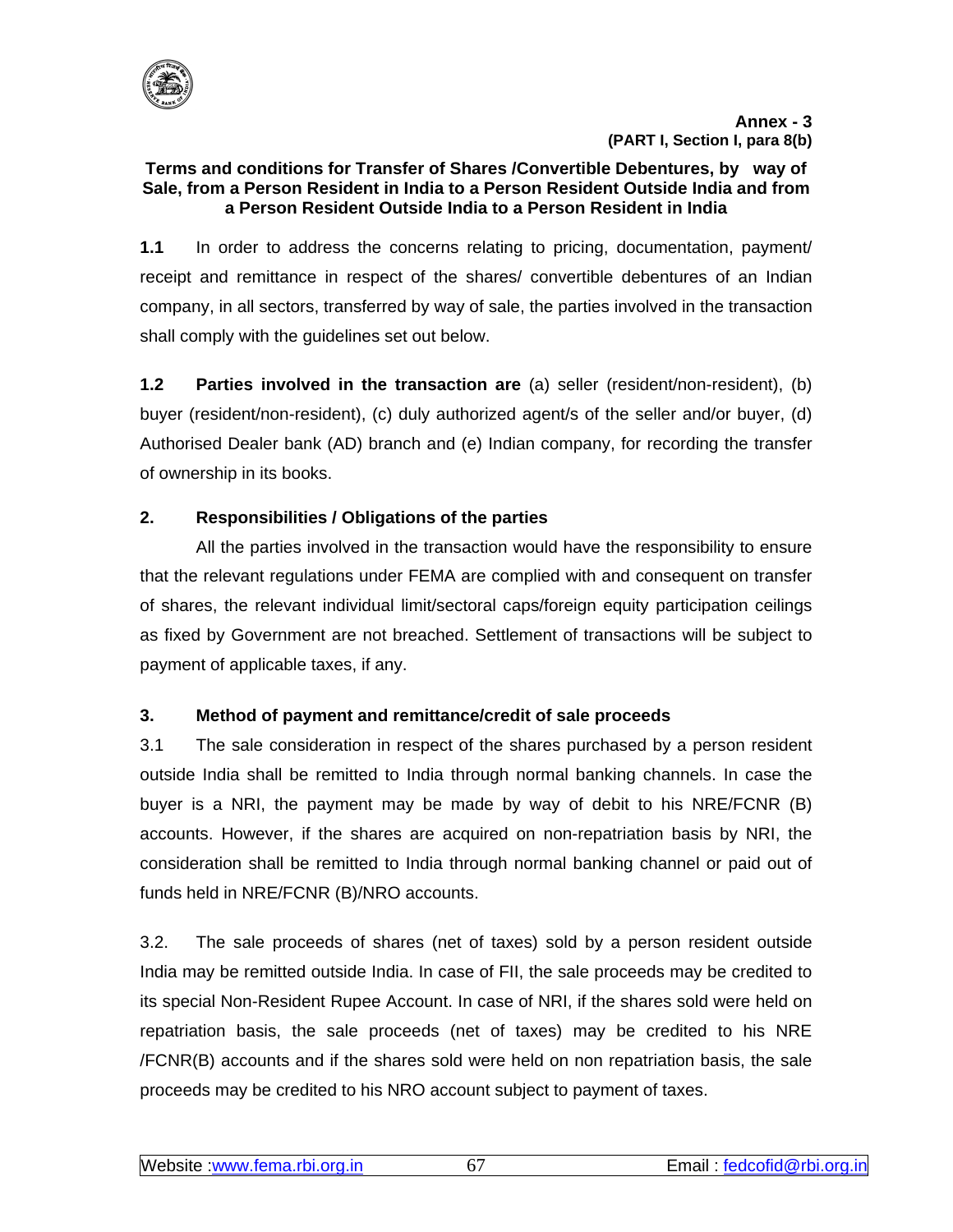

3.3 The sale proceeds of shares (net of taxes) sold by an OCB may be remitted outside India directly if the shares were held on repatriation basis and if the shares sold were held on non-repatriation basis, the sale proceeds may be credited to its NRO (Current) Account subject to payment of taxes, except in the case of OCBs whose accounts have been blocked by Reserve Bank.

### **4. Documentation**

Besides obtaining a declaration in the enclosed Form FC-TRS (in quadruplicate), the AD branch should arrange to obtain and keep on record the following documents:

### **4.1For sale of shares by a person resident in India**

- i. Consent Letter duly signed by the seller and buyer or their duly appointed agent indicating the details of transfer i.e. number of shares to be transferred, the name of the investee company whose shares are being transferred and the price at which shares are being transferred. In case there is no formal Sale Agreement, letters exchanged to this effect may be kept on record.
- ii. Where Consent Letter has been signed by their duly appointed agent, the Power of Attorney Document executed by the seller/buyer authorizing the agent to purchase/sell shares.
- iii. The shareholding pattern of the investee company after the acquisition of shares by a person resident outside India showing equity participation of residents and non-residents category-wise (i.e. NRIs/OCBs/foreign nationals/incorporated non-resident entities/FIIs) and its percentage of paid up capital obtained by the seller/buyer or their duly appointed agent from the company, where the sectoral cap/limits have been prescribed.
- iv. Certificate indicating fair value of shares from a Chartered Accountant.
- v. Copy of Broker's note if sale is made on Stock Exchange
- vi. Undertaking from the buyer to the effect that he is eligible to acquire shares/ convertible debentures under FDI policy and the existing sectoral limits and Pricing Guidelines have been complied with.
- vii. Undertaking from the FII/sub account to the effect that the individual FII/ Sub account ceiling as prescribed by SEBI has not been breached.